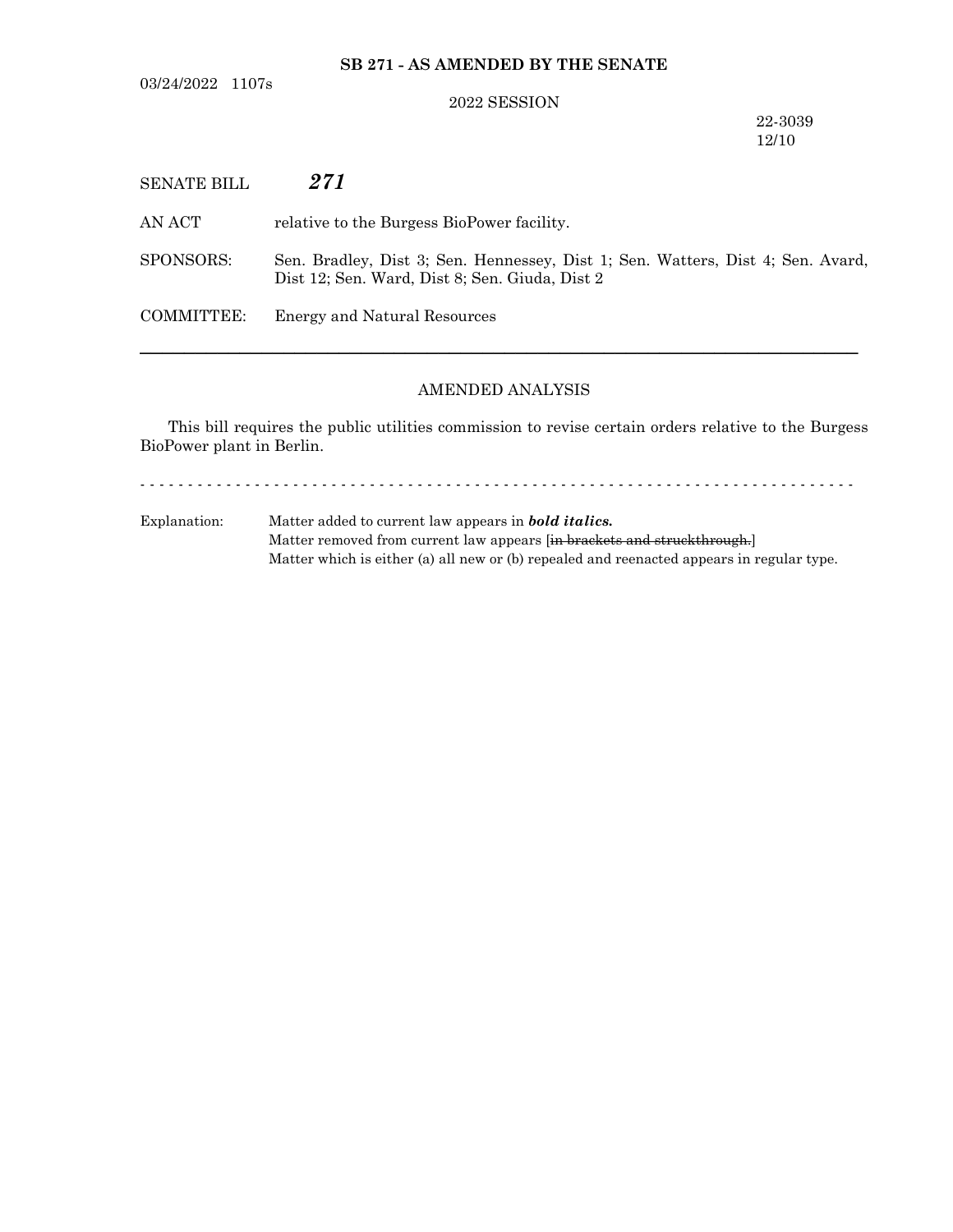### **SB 271 - AS AMENDED BY THE SENATE**

#### STATE OF NEW HAMPSHIRE

*In the Year of Our Lord Two Thousand Twenty Two*

AN ACT relative to the Burgess BioPower facility.

1 2 *Be it Enacted by the Senate and House of Representatives in General Court convened:*

1 Burgess BioPower Plant. 2018, 340:1-2 are repealed and reenacted to read as follows:

340:1 Findings.

I. The general court finds that the continued operation of the Burgess BioPower plant in Berlin: (a) is critical to the energy infrastructure of the state of New Hampshire; (b) is a necessary source of indigenously-sourced, reliable baseload power critical to regional fuel security and reliability of the regional electricity grid; (c) is important for the attainment of renewable energy portfolio standard goals of fuel diversity, capacity, sustainability and energy independence; (d) is essential to the continued health of New Hampshire's forests; (e) provides invaluable support to the timber industry; and (f) is a key contributor of jobs and to the economy of both the North Country and the state as a whole. 3 4 5 6 7 8 9 10

II. In passing this act in 2018, the general court originally intended to protect the continued viability of the Burgess BioPower plant by providing for a 3-year suspension of the cap on the cumulative reduction factor (CRF) contained in the power purchase agreement with Eversource. It was the general court's intent that ratepayers, not Burgess BioPower, bear any costs related to the 3-year suspension of the CRF cap. That intent was not implemented correctly in the regulatory proceeding following the passage of this act in 2018 and the public utilities commission instead ordered Burgess BioPower to repay immediately, and in full, any amounts accumulated in the CRF during the 3-year period in the operating year following the expiration of the suspension period. 11 12 13 14 15 16 17 18

19

340:2 Public Utilities Commission; Proceedings; Authority to Amend Orders.

I. Notwithstanding any other provision of the law, any order issued or settlement agreement approved by the public utilities commission to the contrary, including but not limited to any orders issued in public utilities commission dockets DE 10-195, DE 19-142, DE 11-250, and DE 14-238, the public utilities commission shall open a docket to amend any of its orders as necessary to protect the continued operation of the Burgess BioPower plant as follows: 20 21 22 23 24

(a) Consistent with the legislative intent of this act, any amounts that have accrued as a result of the legislature's suspension of the operation of the CRF during the 3-year period shall be recovered through a non-bypassable charge applied on a uniform cost per kilowatt-hour basis across all rate classes. Alternatively, costs may be recovered through the stranded cost recovery charge or some other non-bypassable charge as determined by the public utilities commission. 25 26 27 28 29

(b) Given the vital energy, environmental, and economic contributions Burgess BioPower makes to the state, along with the important contributions it makes to both grid reliability and fuel 30 31